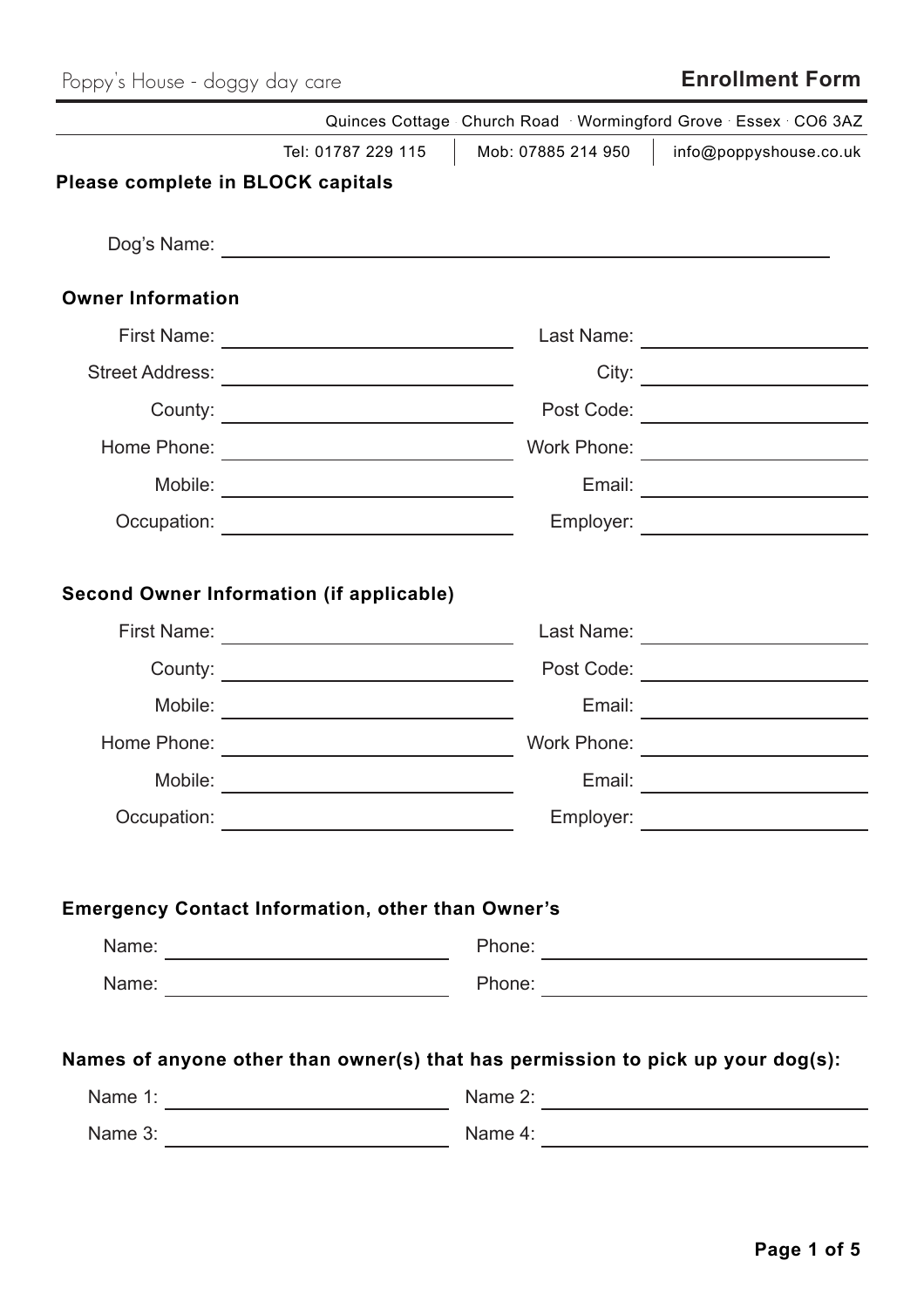## **Veterinary Information**

| Dog Information                                                                   |  |  |
|-----------------------------------------------------------------------------------|--|--|
|                                                                                   |  |  |
|                                                                                   |  |  |
| Breed:                                                                            |  |  |
|                                                                                   |  |  |
| Age: __________________________                                                   |  |  |
|                                                                                   |  |  |
| How long have you owned this dog:                                                 |  |  |
| Distinguishing physical characteristics:                                          |  |  |
|                                                                                   |  |  |
|                                                                                   |  |  |
|                                                                                   |  |  |
|                                                                                   |  |  |
| Describe any medical or physical problems (e.g. house training issues, arthritis) |  |  |
|                                                                                   |  |  |
|                                                                                   |  |  |
|                                                                                   |  |  |
| <b>Medications</b>                                                                |  |  |
|                                                                                   |  |  |
|                                                                                   |  |  |
|                                                                                   |  |  |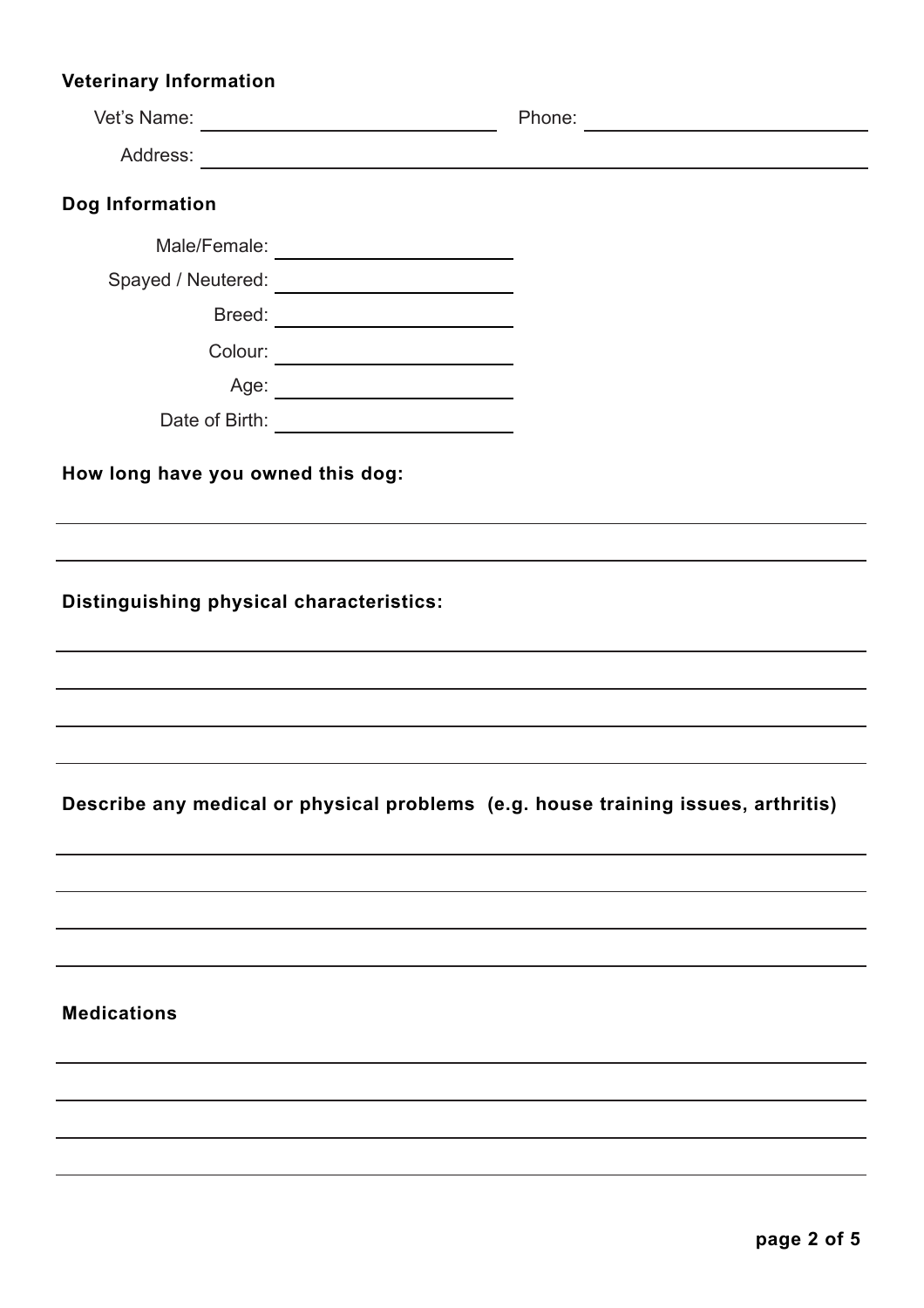| <b>Medication: Instructions to administer:</b> |  |
|------------------------------------------------|--|
|                                                |  |

| Date of Last Vaccinations: Distemper, Hepatitis, Leptospirosis, Para Influenza, Parvovirus |
|--------------------------------------------------------------------------------------------|
| <b>DHLPP Vaccination Expiration Date:</b>                                                  |
| Vaccinated for Kennel Cough: $YESO NOO$<br>Date (if yes):                                  |
| Ever Been Boarded Overnight Before: YESO NOO                                               |
|                                                                                            |
| Ever Attended Interactive Day Care Before: YESO NOO                                        |
| Any Separation Anxiety Issues: YESO NOO                                                    |
| Ever Escaped (over/under) a Fence: YESO NOO                                                |
| Describe your dogs' normal eating/exercise/elimination routines                            |
|                                                                                            |
|                                                                                            |
|                                                                                            |
|                                                                                            |

**Problems getting along with other dogs (please describe in detail):** 

**Please describe any temperament issues, such as shyness, fear, or aggression. Be as detailed as possible:**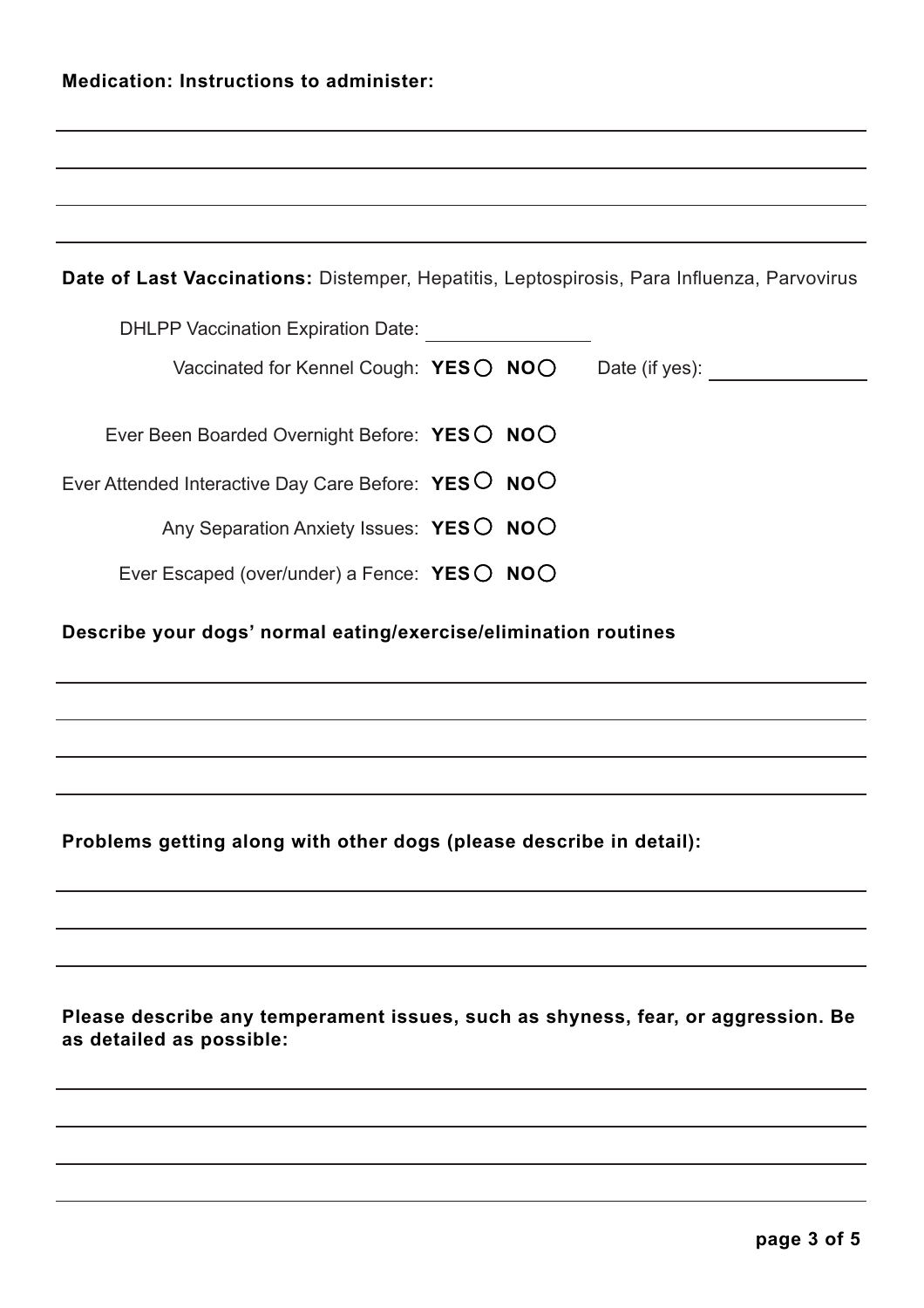| Has your dog ever bitten any human / other dog or acted aggressively toward a<br>human or other dog? |
|------------------------------------------------------------------------------------------------------|
| YES ◯ NO ◯ If yes, please explain:                                                                   |
|                                                                                                      |
|                                                                                                      |
|                                                                                                      |
| Problems with certain types of people:                                                               |
|                                                                                                      |
|                                                                                                      |
| How is your dog off the lead and on recall?                                                          |
|                                                                                                      |
|                                                                                                      |
|                                                                                                      |
| Under what circumstances would you be happy for your dog to be off the lead                          |
|                                                                                                      |
|                                                                                                      |
| Reasons for Day Care (check all that apply):                                                         |
| Socialisation and Play                                                                               |
| <b>Exercise</b>                                                                                      |
| □ Long Day Left Alone                                                                                |
| Other: Please specify                                                                                |
|                                                                                                      |
|                                                                                                      |
|                                                                                                      |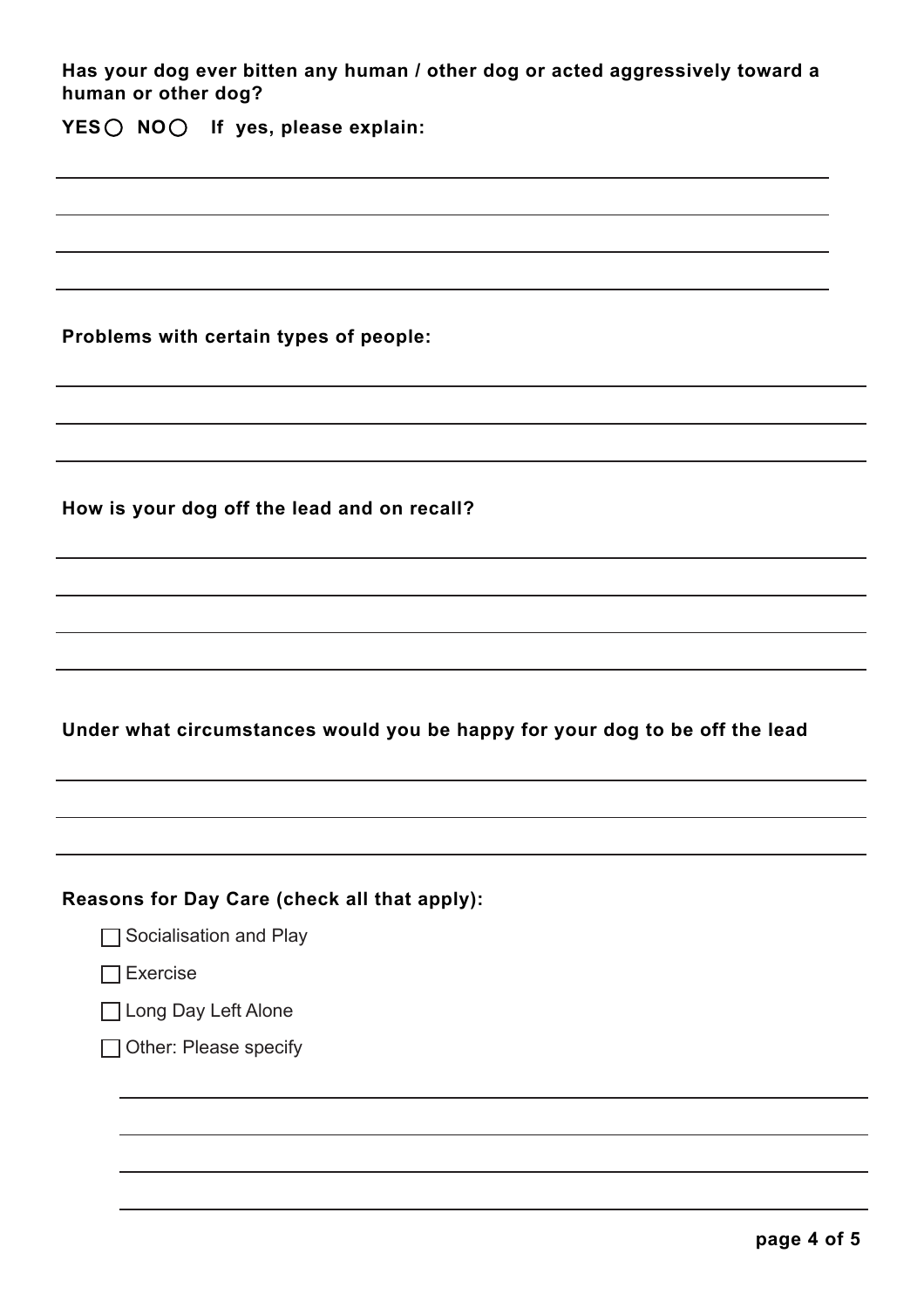### **Favourite Activities (check all that apply):**

| Ball                      |
|---------------------------|
| Frisbee                   |
| "Keep Away, I'm Sleeping" |
| Cuddle                    |
| <b>Belly Rub</b>          |
| <b>Brushing</b>           |
| Tug of War                |
| Massage                   |
| Other: Please specify     |
|                           |
|                           |

**Any additional Information that will help us care for your Dog: e.g. Training, Obedience, Commands:**

**What did you like about the last dog day care/ boarding facility you used?:** 

**How did you hear about Poppy's House? Please be specific (i.e. poster in vets, referral name, search engine, etc):**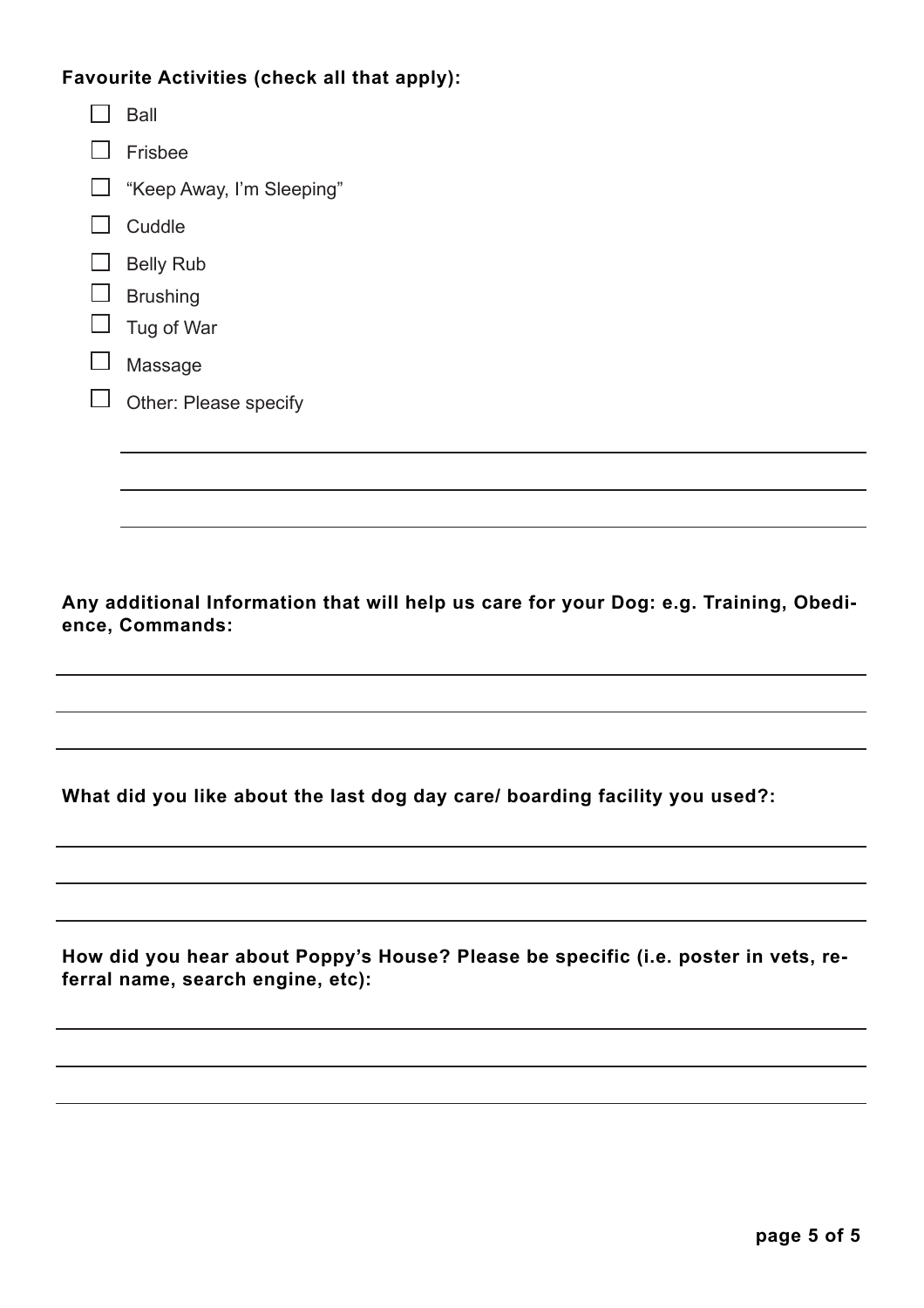#### Poppy's House – dog day care & home boarding **Agreement of Service, Risks and Liability**

Quinces Cottage . Church Road . Wormingford . Essex . CO6 3AZ Tel: 01787 828 656 | Mob: 07885 214 950 | info@poppyshouse.co.uk

#### **Please read carefully and fill in all the blanks before signing**

This is a statement in which you are informed of the risks of dog day care and home boarding being offered. The statement also sets out the circumstances in which your dog(s) participates in this dog care service at your own risk.

Your signature on this statement is required as proof that you have received and read this statement. It is important that you read the contents of this statement before signing it. If you do not understand anything contained in this statement, then please discuss it with a representative of Poppy's House.

THIS AGREEMENT BETWEEN **THIS AGREEMENT BETWEEN** (Dog(s) owner) and **Guy Stewart and Sarah Ann Edwards of Quinces Cottage, Church Road, Wormingford, Colchester, CO6 3AZ**, operating under the name of "Poppy's House" (hereinafter referred to collectively as "Poppy's House"), with the express purpose of providing a service of dog day care and home boarding & agreed upon services stipulated below in consideration for payment. This agreement applies to all dogs (present and future) and all visits.

#### **POPPY'S HOUSE WILL, ON EACH OCCASION THAT IT CARES FOR A DOG:**

- 1. Make safety and well-being of the dog paramount, and shall do all that is reasonably necessary to keep the Dog(s) in good health and condition
- 2. Provide housing, shelter, care and attention for the dog as would constitute normal care by Poppy's House.
- 3. Take all reasonable steps to prevent the Dog contracting any contagious disease or illness whatsoever.
- 4. If agreed upon, feed the dog as stipulated by the owner. Food supplied either by owner or Poppy's House (owner's choice).
- 5. Provide warm, dry, well-ventilated, well insulated, and draught-free accommodation with adequate drainage, in a sheltered position, with adequate lighting and a regular fresh water supply.
- 6. Provide and administer any medicine as set out in the Dog's Enrollment Form (medicine supplied by owner), or as prescribed by any relevant veterinary surgeon.
- 7. Ensure that any garden at the premises is safe and secure for use by the Dog.
- 8. Provide daily exercise, taking into account the health and condition of the Dog as set out in the Dog's Enrollment Form. Daily exercise will include at least two walks (duration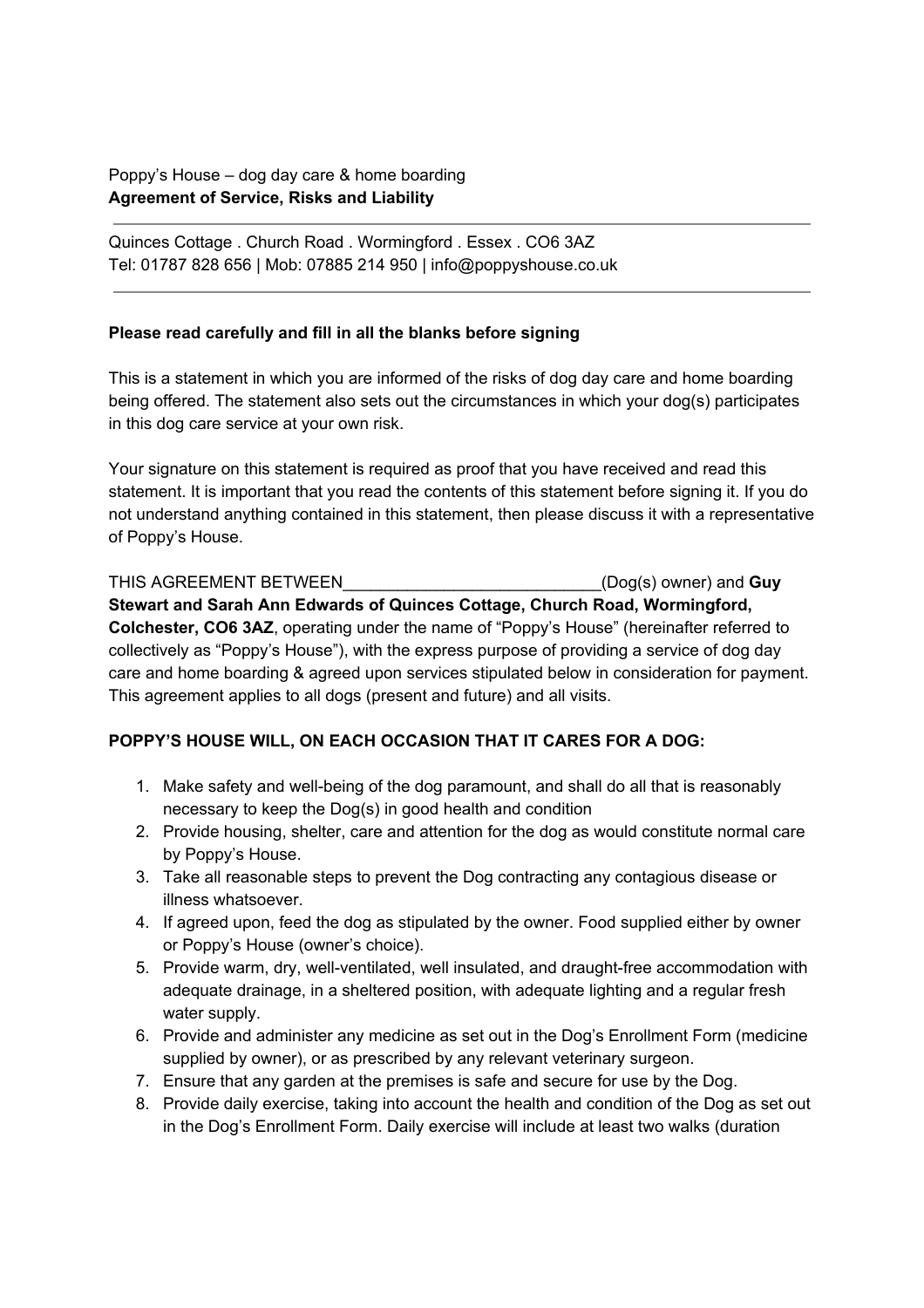dependent on Dog on individual needs and energy levels), and also periods of energetic play throughout the day at Poppy's House premises.

#### **THE OWNER AGREES:**

- 1. Provide their dog flea and worm free (on a flea and worm prevention program homeopathic treatments are not accepted)
- 2. Proof of neutering (males only)
- 3. Identification collar / harness and leash.
- 4. Proof of up-to-date vaccinations DHLPP (Distemper, Hepatitis, Leptospirosis, Paravovirus) and Bordetella vaccine (kennel cough); alternatively have a recent titre test
- 5. All dogs entering Poppy's House for the first time must be given an enrolment interview to check for temperament/socialisation, which will include a walk to access their dog(s) behaviour on and off-lead, and suitability to the service offered by Poppy's Hose
- 6. Their dog may be walked off-lead, when deemed reasonably safe to do so, and agree not to hold Poppy's House responsible for loss or injury incurred (of/to my own dog or to another animal or person) as a result of this, in the absence of any negligence or other breach of duty by the respective individuals conducting this service
- 7. That they are happy for their dog to be boarded with dogs from different households, which may involve them using the same space / room or outdoor area at the same time.
- 8. As a condition for using Poppy's House services for your Dog, the following Agreement of Service, Risks and Liability

#### **By choosing to utilise the dog care services at Poppy's House, I agree to the following:**

I understand that this is a cage-free facility and if my dog participates in interactive (i.e. not caged) day care and/or overnight boarding and/or activities there is some risk of injury and illness. Despite all dogs being screened for temperament and health, dogs are not always predictable and the unexpected may occur. I recognise that the benefits of an interactive playgroup are valuable to my dog, and I accept the potential risks. I further agree to pay veterinary and medical expenses incurred as a result of injury or illness caused by my dog, or incurred by my dog.

I understand and consent that my Dog(s) may be boarded with dogs from another household, including within the house and outdoor environment / garden. I understand and consent that my dog(s) can be kept together in the same room with dogs from another household.

I understand and consent to my Dog(s) being walked at the same time with other dogs in their care, and furthermore consent to my Dog being allowed off-lead in public areas when deemed reasonably safe and appropriate to do so.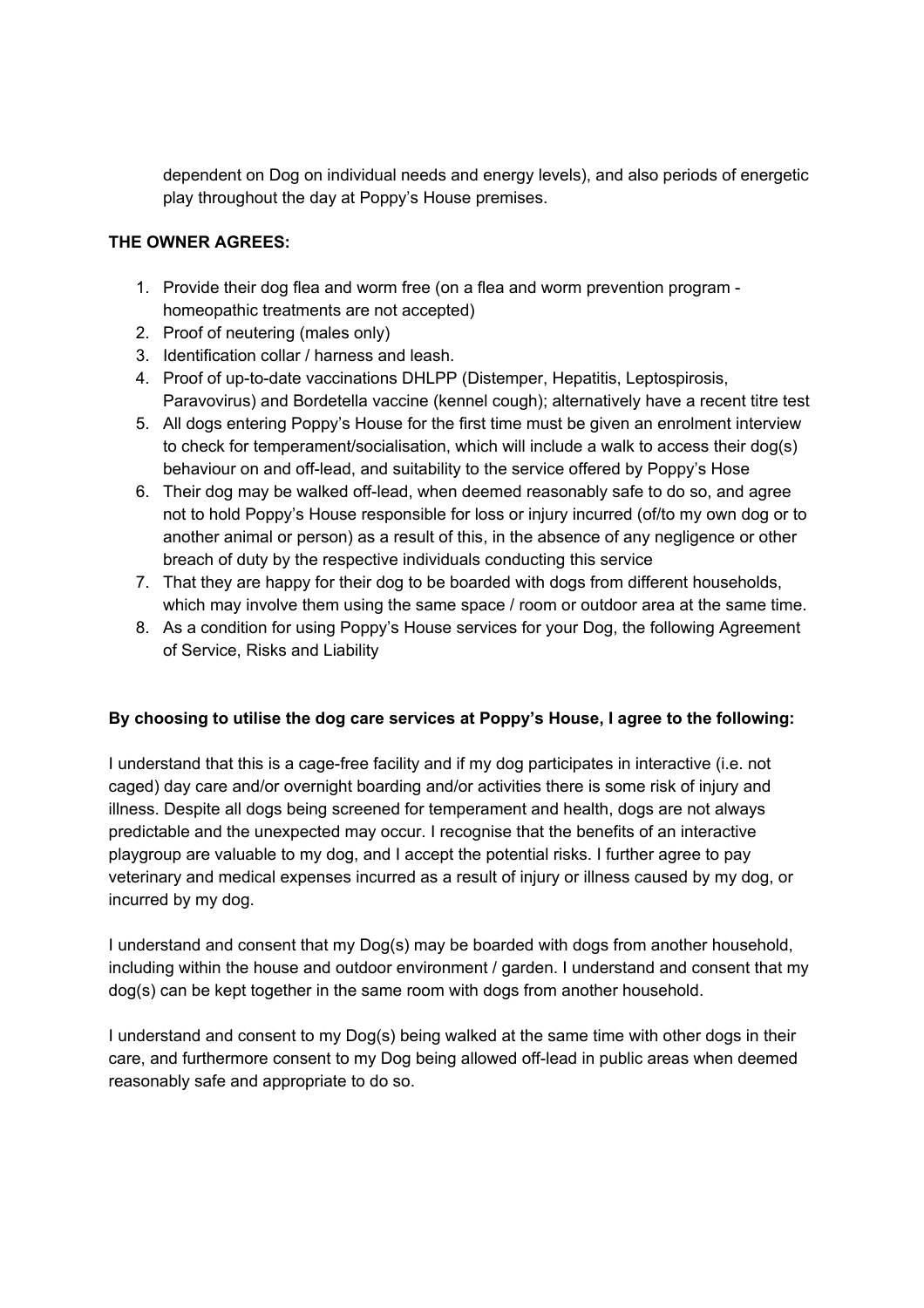I understand and consent that my dog may fed in the same room / space as other dogs, and that they will be supervised during this process to ensure that they are allowed to finish eating without interruption from other dogs.

I understand and consent that if I have more than one dog that they can be kept together in the same room.

I understand that my Dog's behaviour and permitted attendance is an ongoing continual assessment, and that Poppy's House may exclude my Dog at any time without notice if their behaviour is deemed incompatible or disruptive to the other Dogs.

I understand that in the unlikely event that Poppy's House becomes uninhabitable (e.g. fire, essential heating failure), that either I or a nominated Emergency Contact will be required to collect my Dog within 12-24 hours and provide alternative care arrangements.

#### **Fees**

I agree to pay the rates that are in effect at the time my dog is at Poppy's House. I am aware that extra charges may be incurred for such things as grooming, vet treatment, transportation, etc, and I agree to pay them at the time of collection.

I understand that upon entering Poppy's House, my dog will be examined for fleas. If fleas are found, a treatment will be given at my expense.

#### **Illness of the Dog**

If my dog appears to be ill or injured, I authorise Poppy's House to engage the services of a veterinarian at my expense, to give other requisite attention, and to make whatever decisions are required for my pet's veterinary treatment, including, but not limited to, vet fees and extra visits. I understand that Poppy's House will try to use my Dogs nominated / registered Vet to administer treatment, but appreciate that this may not always feasible or practical in certain circumstances. I will not hold Poppy's House liable for failure to seek veterinary attention or for decisions made under this contract.

#### **EXCLUSION OF LIABILITY**

I understand and agree that neither the individuals offering this service, Guy Stewart and Sarah Ann Edwards, nor the premises through which this service is located, "Quinces Cottage, Church Road, Wormingford, Essex CO6 3AZ", nor any of their respective employees, officers, agents or assigns (hereinafter referred to as the "Released Parties) accept any responsibility for any death, injury or other loss suffered or caused by my dog(s) or resulting from my dog(s) own conduct or any matter or condition outside their control that amounts to my dogs own behaviour, including that which may result from the action of any dog including my own, and I expressly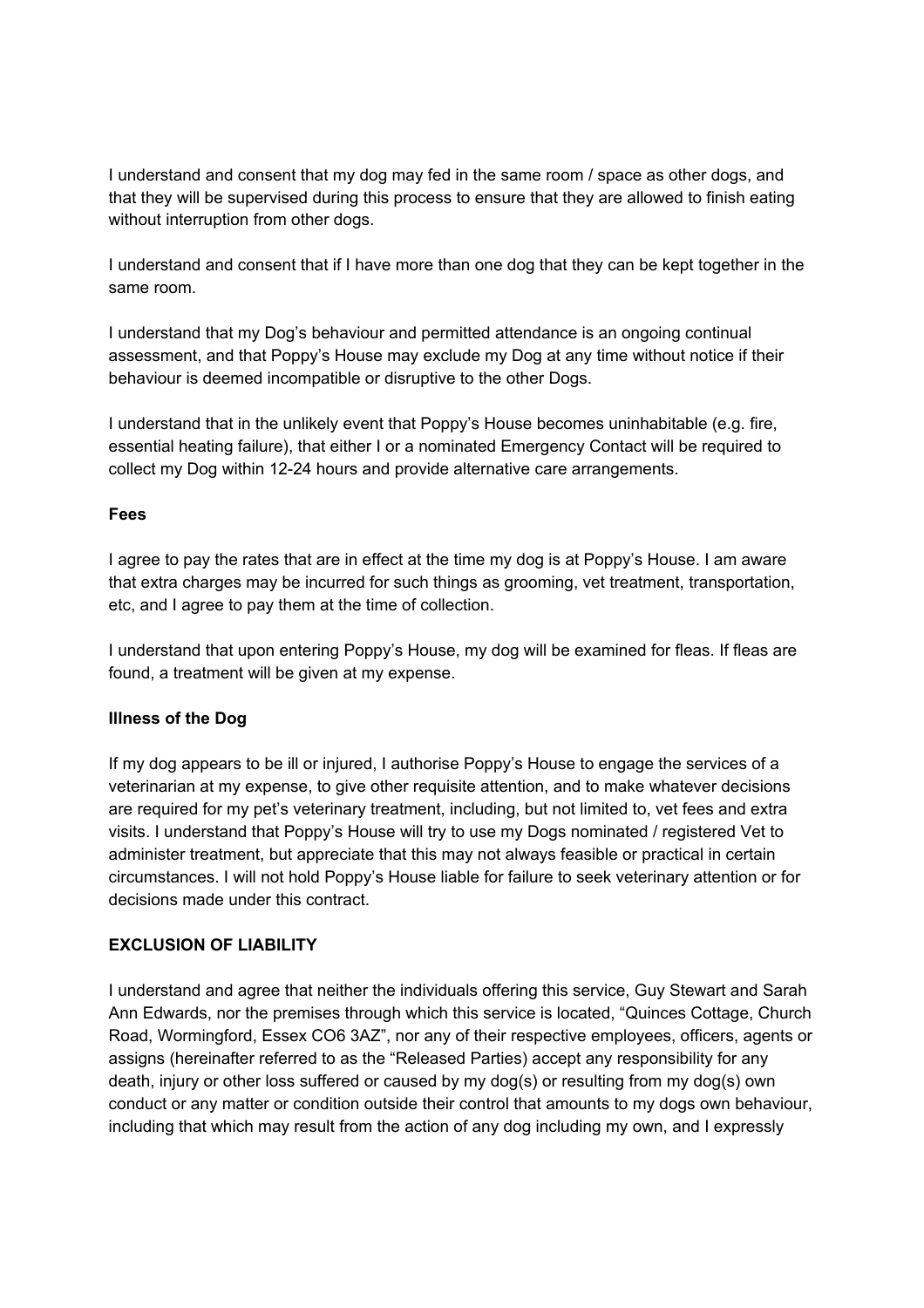assume the risk of such damage or injury while my dog participates in or attends any function of Poppy's House, while on the grounds or in surrounding areas, or during the transportation of my Dog by Poppy's House.

I understand that Poppy's House will exercise due diligence and care in the guardianship of my dog(s). In the absence of any negligence or other breach of duty by the respective individuals conducting this service, Guy Stewart & Sarah Ann Edwards, the premises through which this service is offered, and all released entities and released parties as defined above, my participation in this dog care service is entirely at my own risk.

On behalf of myself and all other owners of this dog(s), I acknowledge receipt of this Statement and have read all of the terms before signing this Statement and agree to the terms of this contract. I warrant that I have the authority to represent any and all other owners of this dog(s) in signing this contract.

This is a permanent agreement that applies to all pets (present and future) and all stays at Poppy's House.

Signed (X): Date:

Print Name: Dogs Name(s):